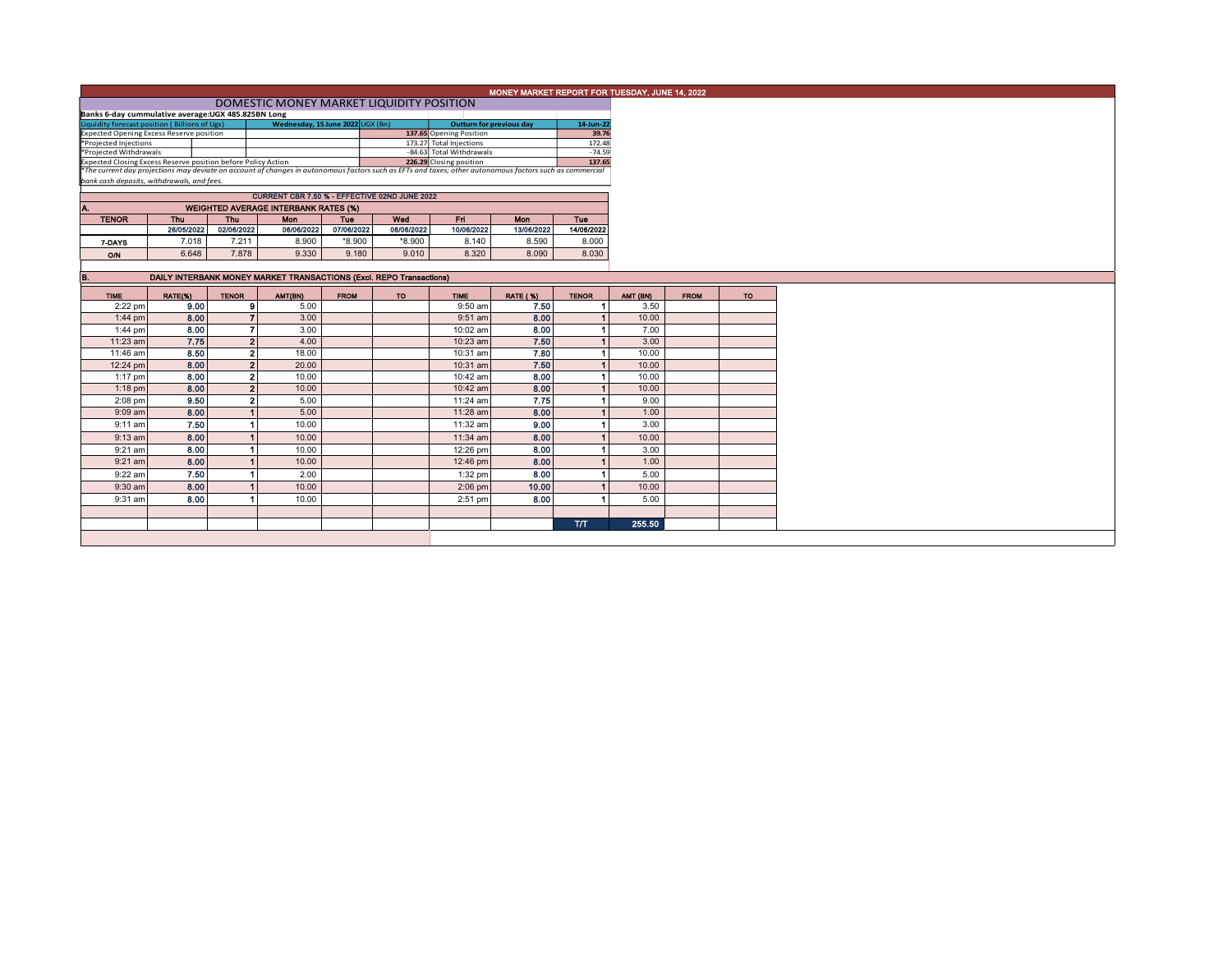

|                 | 16-Jun-22                                                                                   | 23-Jun-22 | 30-Jun-22 | 07-Jul-22 | 14-Jul-22                | 21-Jul-22 | 28-Jul-22 | 04-Aug-22 | 18-Aug-22 | 10-Nov-22 | 08-Dec-22 | 19-Jan-23 |          |  |
|-----------------|---------------------------------------------------------------------------------------------|-----------|-----------|-----------|--------------------------|-----------|-----------|-----------|-----------|-----------|-----------|-----------|----------|--|
| <b>REPO</b>     | 589.50                                                                                      |           |           |           |                          |           |           |           |           |           |           |           | 589.50   |  |
| <b>REV REPO</b> |                                                                                             |           |           |           |                          |           |           |           |           | -         |           |           |          |  |
| BOU BILL/DEPO A | $\sim$                                                                                      | 69.70     | 26.03     | 652.14    | $\overline{\phantom{a}}$ |           | 41.06     | 66.00     | 26.60     | 15.00     | 22.13     | 12.57     | 931.23   |  |
| <b>TOTALS</b>   | 589,50                                                                                      | 69.70     | 26.03     | 652.14    |                          |           | 41.06     | 66.00     | 26.60     | 15.00     | 22.13     | 12.57     | 1.520.73 |  |
|                 | Total O/S Deposit Auction & BOU Bill balances held by BOU up to 19 JANUARY 2023: UGX 931 BN |           |           |           |                          |           |           |           |           |           |           |           |          |  |
|                 | Total O/S Repo, Reverse Repo, BOU Bill balances held by BOU: UGX 1,521 BN                   |           |           |           |                          |           |           |           |           |           |           |           |          |  |

| (EI) STOCK OF TREASURY SECURITIES                                                     |                                     |                  |           |                 | EII)<br><b>MONETARY POLICY MARKET OPERATIONS</b> |                   |               |            |              |              |  |  |  |
|---------------------------------------------------------------------------------------|-------------------------------------|------------------|-----------|-----------------|--------------------------------------------------|-------------------|---------------|------------|--------------|--------------|--|--|--|
|                                                                                       | LAST TBIILS ISSUE DATE: 25-MAY-2022 |                  |           |                 | (VERTICAL REPOS, REV-REPOS & BOU BILL)           |                   |               |            |              |              |  |  |  |
| On-the-run O/S T-BILL STOCKs (Bns-UGX)                                                |                                     |                  | 5.251.92  | 15/06/2022      | <b>OMO</b>                                       | <b>ISSUE DATE</b> | <b>AMOUNT</b> | <b>WAR</b> | <b>RANGE</b> | <b>TENOR</b> |  |  |  |
| On-the-run O/S T-BONDSTOCKs(Bns-UGX)                                                  |                                     |                  | 24,293.95 | 15/06/2022 REPO |                                                  | $13$ -May $-$     | 72.00         | 6.500      |              |              |  |  |  |
| TOTAL TBILL & TBOND STOCK- UGX                                                        |                                     |                  | 29,545.87 |                 | <b>REPO</b>                                      | $17$ -May         | 3.00          | 6.500      |              |              |  |  |  |
| 0/3-Outstanding                                                                       |                                     |                  |           |                 | <b>REPO</b>                                      | $19$ -May -       | 40.00         | 6.500      |              |              |  |  |  |
| <b>TOTAL STOCK</b><br><b>MATURITY</b>                                                 | YTM (%)                             | <b>CHANGE IN</b> |           | <b>REPO</b>     | 20-Mayl-                                         | 40.00             | 6.500         |            |              |              |  |  |  |
|                                                                                       | <b>(BN UGX)</b>                     | AT CUT OFF"      | YTM (+/-) |                 | <b>REPO</b>                                      | $23$ -May -       | 29.00         | 6,500      |              |              |  |  |  |
| 91                                                                                    | 98.70                               | 7.952            | 1.451     |                 | <b>REPO</b>                                      | 24-May -          | 146.00        | 6.500      |              |              |  |  |  |
| 182                                                                                   | 349.69                              | 9.000            | 1.011     |                 | <b>REPO</b>                                      | 25-May -          | 178.50        | 6.500      |              |              |  |  |  |
| 364                                                                                   | 4,803.52                            | 10.000           | 1.000     |                 | <b>REPO</b>                                      | 26-May -          | 399.00        | 6.500      |              |              |  |  |  |
| 2YR                                                                                   | 1.046.00                            | 9.900            | $-0.590$  |                 | <b>REPO</b>                                      | 27-May -          | 147.00        | 6.500      |              |              |  |  |  |
| 3YR                                                                                   | 93.00                               | 12.090           | $-1.010$  |                 | <b>REPO</b>                                      | $30$ -May -       | 95.00         | 6,500      |              |              |  |  |  |
| 5YR.                                                                                  | 963.61                              | 14,390           | 1.390     |                 | <b>REPO</b>                                      | $31$ -May -       | 93.00         | 6.500      |              |              |  |  |  |
| 10YR                                                                                  | 9.826.78                            | 13.750           | 0.250     |                 | <b>REPO</b>                                      | $02$ -Jun $-$     | 123.00        | 7.500      |              |              |  |  |  |
| 15YR                                                                                  | 9,437.55                            | 14.390           | $-1.510$  |                 | <b>REPO</b>                                      | 08-Jun -          | 20.00         | 7.500      |              |              |  |  |  |
| 20YR                                                                                  | 2,927.02                            | 15,900           | 0.400     |                 | <b>REPO</b>                                      | $10$ -Jun $-$     | 215.00        | 7.500      |              |              |  |  |  |
| Cut OFF is the lowest price/ highest yield that satisfies the auction awarded amount. |                                     |                  |           |                 | <b>BOU BILL</b>                                  | $10$ -Jun $-$     | 14.91         | 8.297      |              | 27           |  |  |  |
|                                                                                       |                                     |                  |           |                 | <b>BOU BILL</b>                                  | $10$ -Jun $-$     | 7.90          | 7.500      |              | 55           |  |  |  |
|                                                                                       |                                     |                  |           |                 | <b>REPO</b>                                      | $13$ -Jun $-$     | 371.00        | 7.500      |              |              |  |  |  |
|                                                                                       |                                     |                  |           |                 | <b>BOU BILL</b>                                  | $13$ -Jun $-$     | 561.05        | 7.996      |              | 24           |  |  |  |
|                                                                                       |                                     |                  |           |                 | <b>BOU BILL</b>                                  | $13$ -Jun $-$     | 24.70         | 8.511      |              | 52           |  |  |  |
|                                                                                       |                                     |                  |           |                 | <b>REPO</b>                                      | $14$ -Jun $-$     | 3.00          | 7.500      |              |              |  |  |  |

WAR-Weighted Average Rate